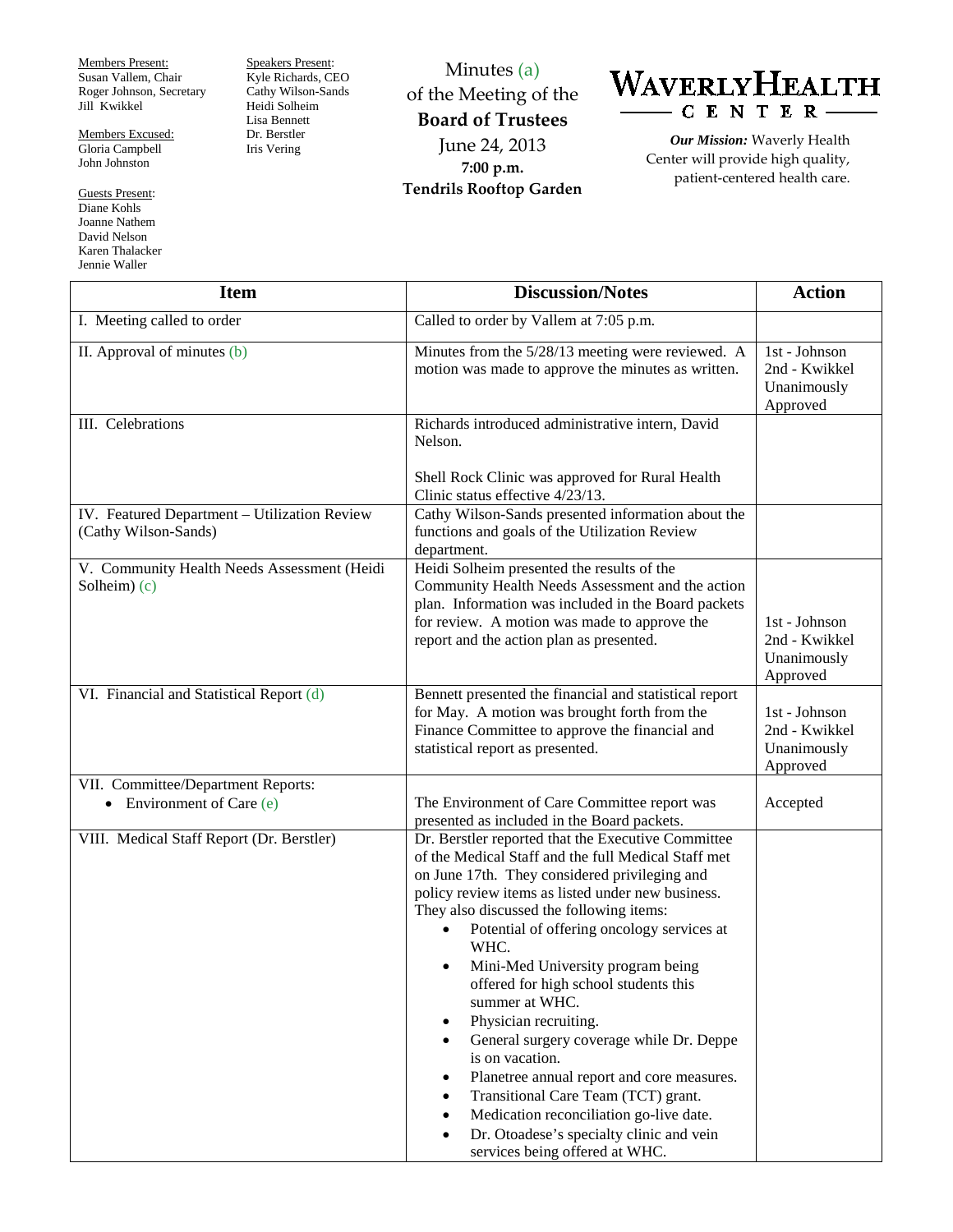|                                                                                                                                            | Information about QuitLine Iowa.<br>$\bullet$<br>Referral and service information for Dr.                                                                                                                                                                                                                                                                                                                                  |                                                           |
|--------------------------------------------------------------------------------------------------------------------------------------------|----------------------------------------------------------------------------------------------------------------------------------------------------------------------------------------------------------------------------------------------------------------------------------------------------------------------------------------------------------------------------------------------------------------------------|-----------------------------------------------------------|
|                                                                                                                                            | Rathe and psychiatric services.                                                                                                                                                                                                                                                                                                                                                                                            |                                                           |
| IX. Quality Report (Iris Vering)                                                                                                           | Vering presented the Quality Report Card.<br>Discussion was held regarding the utilization of<br>nursing and social work navigators to help decrease<br>readmissions.                                                                                                                                                                                                                                                      |                                                           |
| X. C.E.O.'s Report<br>• Christophel Clinic Expansion                                                                                       | Richards presented a contract proposal for BWBR to<br>move forward with developing drawings/plans and<br>bidding documents for the Christophel Clinic<br>expansion project. Discussion was held regarding<br>the proposal. It was noted that this expense would be<br>capitalized if we move forward with the<br>construction. A motion was made to approve the<br>contract as presented at a cost not to exceed \$95,000. | 1st - Johnson<br>2nd - Kwikkel<br>Unanimously             |
| Swing Bed (f)                                                                                                                              | Richards reported on information included in the<br>Board packets about forthcoming changes to the<br>swing bed program that are a part of Medicaid<br>expansion.                                                                                                                                                                                                                                                          | Approved                                                  |
| Lab Lean Consulting Agreement (g)<br>$\bullet$                                                                                             | Richards presented an agreement for Lab Lean<br>consulting services. This completes the final phase<br>of consulting for the project. A motion was made to<br>approve the Lab Lean consulting agreement at a cost<br>of \$40,000.                                                                                                                                                                                          | 1st - Kwikkel<br>2nd - Johnson<br>Unanimously<br>Approved |
| XI. Old Business<br><b>Accountable Care Organizations</b><br>$\bullet$                                                                     | Richards presented an update on Accountable Care<br>Organizations (ACO's). He noted an invitation we<br>have received to participate in a three-tiered<br>approach. He also discussed the challenges that are<br>unique to Critical Access Hospitals in relation to<br>ACO's.                                                                                                                                              |                                                           |
| <b>Magnet Update</b>                                                                                                                       | Richards reported that our Magnet application and<br>documentation has been submitted. We will be<br>notified in October if our application and<br>documentation has been accepted. If it is accepted,<br>they will schedule a site visit for the end of this year,<br>or early next year.                                                                                                                                 |                                                           |
| XII. New Business<br>Cedar Valley Health Care Coalition<br>$\bullet$<br>Bylaws (h)                                                         | Solheim presented the Bylaws for the Cedar Valley<br>Health Care Coalition as included in the Board<br>packets.                                                                                                                                                                                                                                                                                                            | Accepted                                                  |
| Pavelka's Point Consulting Agreement (i)<br>$\bullet$                                                                                      | Vering presented a consulting agreement with<br>Pavelka's Point as included in the Board packets.<br>The agreement provides onsite consulting services<br>for four days a week for one year at a cost of<br>\$60,000. Discussion was held regarding the benefit<br>of the proposed agreement and the return on<br>investment that is expected. A motion was made to<br>approve the consulting agreement as presented.      | 1st - Johnson<br>2nd - Kwikkel<br>Unanimously             |
| Truven Health Analytics:<br>$\bullet$<br>• Master Subscription Agreement $(i)$<br>• CareDiscovery Quality Measurement<br>Supplement $(i2)$ | Vering presented a three year subscription agreement<br>and CareDiscovery Quality Measurement<br>Supplement with Truven Health Analytics as<br>included in the Board packets. Discussion was held<br>regarding the cost benefit of outsourcing chart                                                                                                                                                                       | Approved                                                  |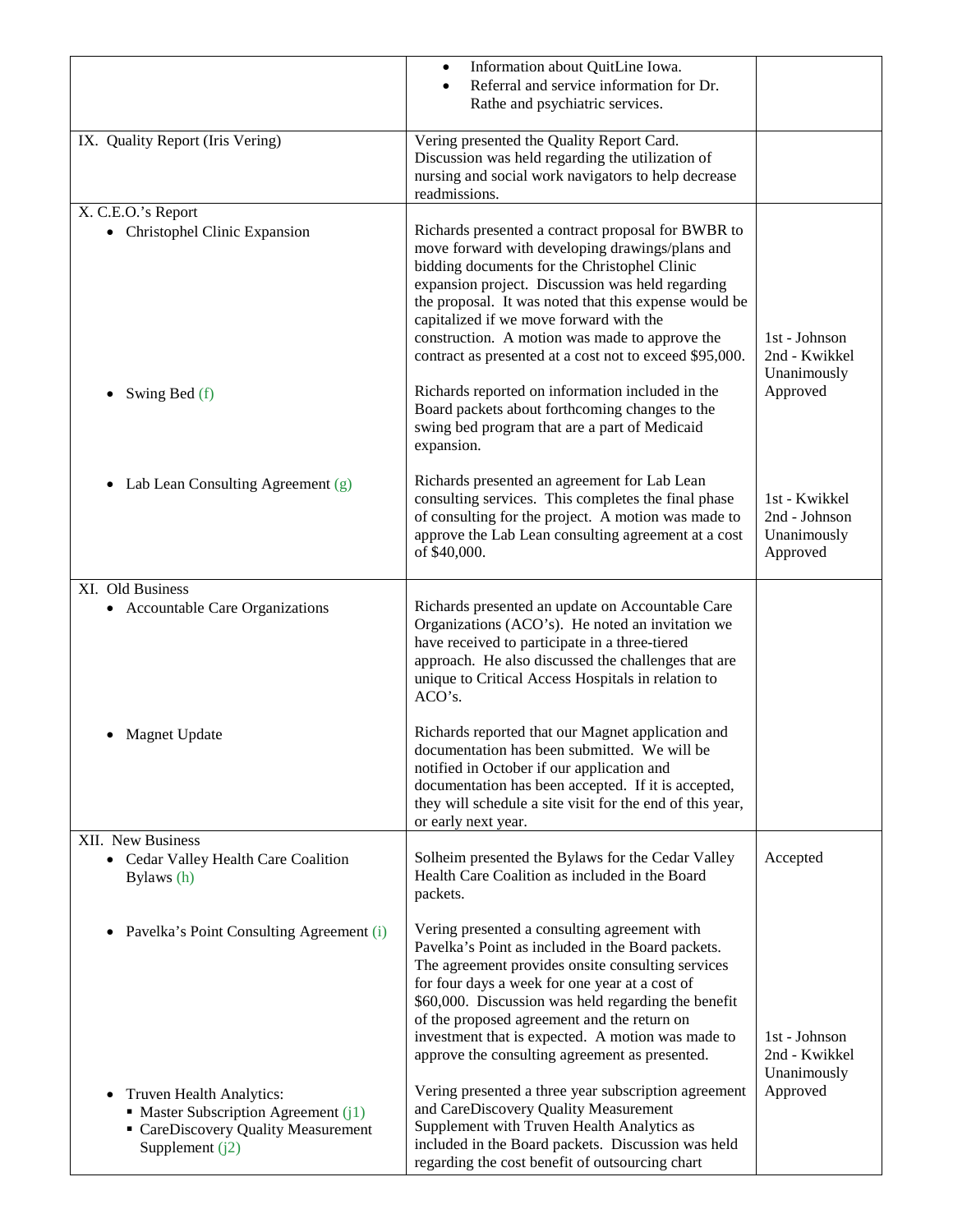| • Direct Difference Abstraction Agreement<br>(k)                                                                                                                                                                                                                                                                      | abstractions, and how the system would interact with<br>our current IS infrastructure. A motion was made to<br>approve the subscription agreement and supplement<br>as presented.<br>Vering presented an abstraction agreement with<br>Direct Difference as included in the Board packets.<br>This is a one year agreement, which charges per<br>chart abstracted, with no minimum requirement. A<br>motion was made to approve the abstraction<br>agreement as presented.                                                                                                                            | 1st - Johnson<br>2nd - Kwikkel<br>Unanimously<br>Approved<br>1st - Johnson<br>2nd - Kwikkel<br>Unanimously |
|-----------------------------------------------------------------------------------------------------------------------------------------------------------------------------------------------------------------------------------------------------------------------------------------------------------------------|-------------------------------------------------------------------------------------------------------------------------------------------------------------------------------------------------------------------------------------------------------------------------------------------------------------------------------------------------------------------------------------------------------------------------------------------------------------------------------------------------------------------------------------------------------------------------------------------------------|------------------------------------------------------------------------------------------------------------|
| • Request for Privileges:<br>• Toni Luck, ARNP-Orthopedics,<br>Covenant<br>• Change of Status – Temporary to<br>Provisional:<br>$\bullet$ Wei Wei Li, MD – Courtesy,<br>Cardiology, Covenant                                                                                                                          | Privileging items were presented as individually<br>listed at left. All files have been reviewed by the<br>Executive Committee of the Medical Staff. The<br>Executive Committee recommends approval. A<br>motion was made to approve all privileging items as<br>individually considered and recommended by the<br>Executive Committee of the Medical Staff.                                                                                                                                                                                                                                          | Approved<br>1st - Kwikkel<br>2nd - Johnson<br>Unanimously<br>Approved                                      |
| • Provisional Appointment to Medical Staff:<br>· Paul Lantz, DPM - Courtesy, Podiatry<br>Resident, Covenant<br>Reappointments to Medical Staff:<br>$\bullet$<br>• Joud Dib, MD - Consulting, Cardiology,<br><b>CVMS</b><br>• Salam Sbaity, MD - Consulting,<br>Cardiology, CVMS<br>• Resignations from Medical Staff: |                                                                                                                                                                                                                                                                                                                                                                                                                                                                                                                                                                                                       |                                                                                                            |
| Rachel Foelske, MD - Family Practice<br>• New/Revised Privileges:<br>• Pediatric and Pediatric Sub-Specialty (1)                                                                                                                                                                                                      | Richards presented the revised pediatric and<br>pediatric sub-specialty privileges as included in the<br>Board packets. The form has been reviewed and<br>approved by the Executive Committee of the<br>Medical Staff. A motion was made to approve the<br>form as presented.                                                                                                                                                                                                                                                                                                                         | 1st - Johnson<br>2nd - Kwikkel<br>Unanimously<br>Approved                                                  |
| New/Revised Policies & Procedures:<br>• Password Management (m)<br><b>Retired Policies:</b><br>$\bullet$<br><b>Environment of Care Committee</b><br><b>Emergency Care Provider Exposed to</b><br>Contagious or Infectious Disease                                                                                     | The new policy listed at left was presented for<br>review as included in the Board packets. The policy<br>has been reviewed by the Executive Committee of<br>the Medical Staff and is recommended for approval.<br>The retired policies as listed at left have been<br>incorporated into other existing procedures. A<br>motion was made to approve the policy as written,<br>and the retirement of the policies as presented.                                                                                                                                                                        | 1st - Kwikkel<br>2nd - Johnson<br>Unanimously<br>Approved                                                  |
| Finance Committee (n)                                                                                                                                                                                                                                                                                                 | Bennett reported that the Finance Committee met on<br>June 20th. Minutes from this meeting and the April<br>meeting were included in the Board packet. Bennett<br>noted that a withdrawal was made from board<br>designated savings on 6/14/2013 of \$500,000 to<br>cover operational needs. On 6/20/2013 \$300,000 was<br>returned leaving a net withdrawal to date of<br>\$200,000. Bennett noted that due to the timing of<br>the July meeting, the end of the fiscal year financial<br>statements will not be complete before the regular<br>meeting. She plans to email the reports to the Board |                                                                                                            |